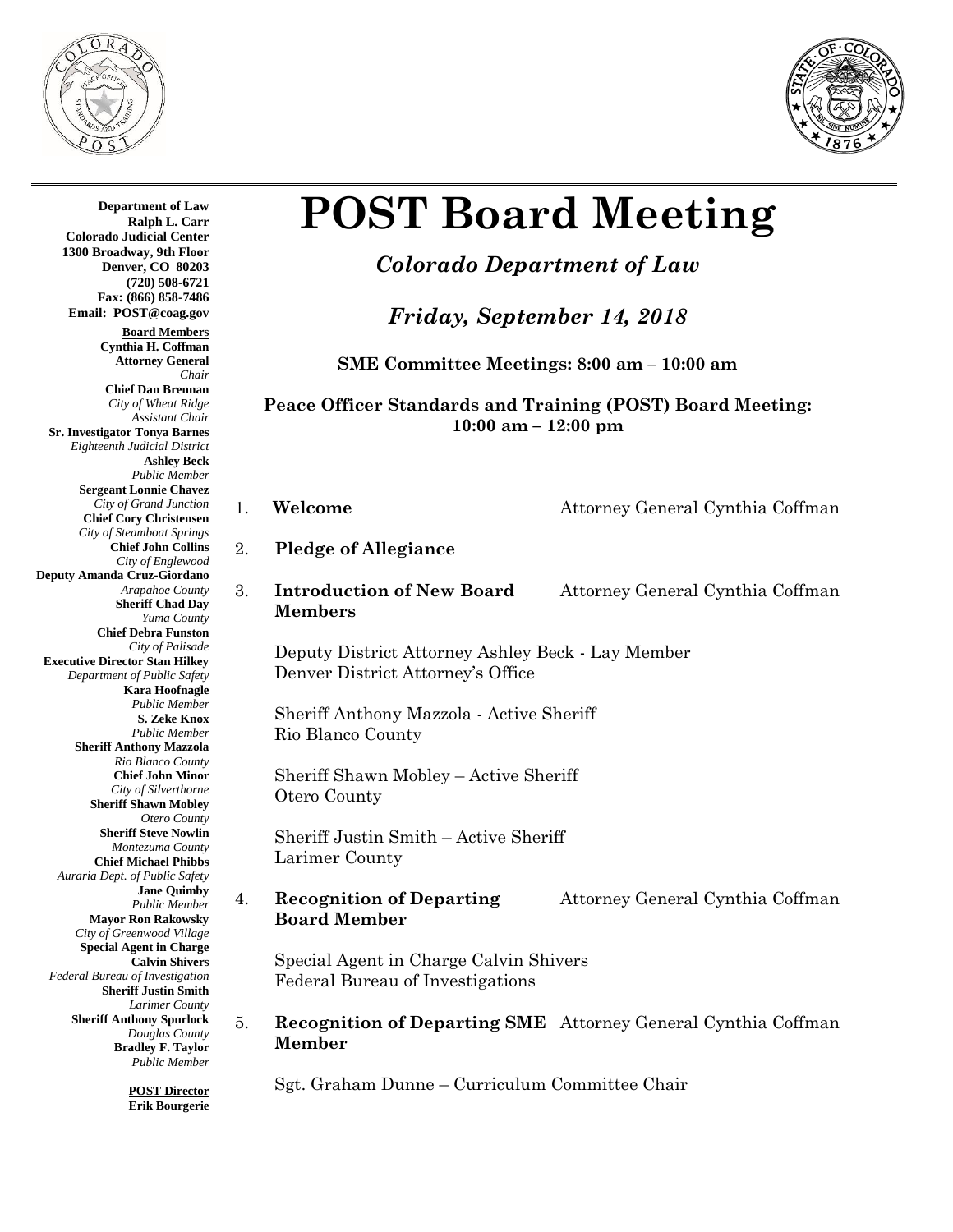| 6.  | <b>Staff</b>                                                                          | <b>Introduction of New POST</b>                | Director Erik Bourgerie                          |  |
|-----|---------------------------------------------------------------------------------------|------------------------------------------------|--------------------------------------------------|--|
|     | Compliance Manager Cathy Rodriguez<br>Compliance Specialist Tiffiny Black-Majekodunmi |                                                |                                                  |  |
| 7.  | <b>Introduction of Board Members, SME Members, Staff and</b><br>Guests                |                                                |                                                  |  |
| 8.  | <b>Roll Call</b>                                                                      |                                                | Director Erik Bourgerie                          |  |
| 9.  | <b>Approval of POST Board Minutes</b><br>from June 1, 2018                            |                                                | Attorney General Cynthia Coffman                 |  |
| 10. |                                                                                       | <b>Subject Matter Expert Committee Reports</b> |                                                  |  |
|     | A.                                                                                    | Arrest Control                                 | Agent Ike Beers, Chair                           |  |
|     | <b>B.</b>                                                                             | Curriculum                                     | Sgt. Graham Dunne, Chair                         |  |
|     | $C$ .                                                                                 | Driving                                        | Chief John Minor, Board Rep                      |  |
|     | D.                                                                                    | Firearms<br>(See supplemental handout)         | Deputy Ed Kafel                                  |  |
| 11. | <b>Approval of Revocations as a Group</b>                                             |                                                | <b>Stacy Worthington</b><br><b>Board Counsel</b> |  |
| 12. | <b>Peace Officer Certification</b><br><b>Revocation Actions</b>                       |                                                | Director Erik Bourgerie                          |  |

(See supplemental handout)

### **POST Rule 9 - Revocation of Peace Officer Certifications:**

§ 24-31-305, C.R.S.(2)(a) A Colorado peace officer certification issued pursuant to subsection (1) or (1.3) of this section or 24-31-308 shall be suspended or revoked by the POST Board if the certificate holder has been convicted of a felony at any time, or has been convicted on or after July 1, 2001, of any misdemeanor described in subsection (1.5) of § 24-31-305 C.R.S., or has otherwise failed to meet the certification requirements established by the Board. For purposes of this rule, the term 'conviction' includes any deferred judgments or deferred sentences imposed by a court. Revocation of peace officer certificates based upon conviction(s) of misdemeanor crimes are recognized in § 24-31-305(1.5) (b) thru (h), C.R.S.

# **Failing to Comply with Certification Requirements:**

1. David Bruce, Certification B10171 (PID 100137). On January 26, 2018, an internal investigation was concluded based on documents Mr. Bruce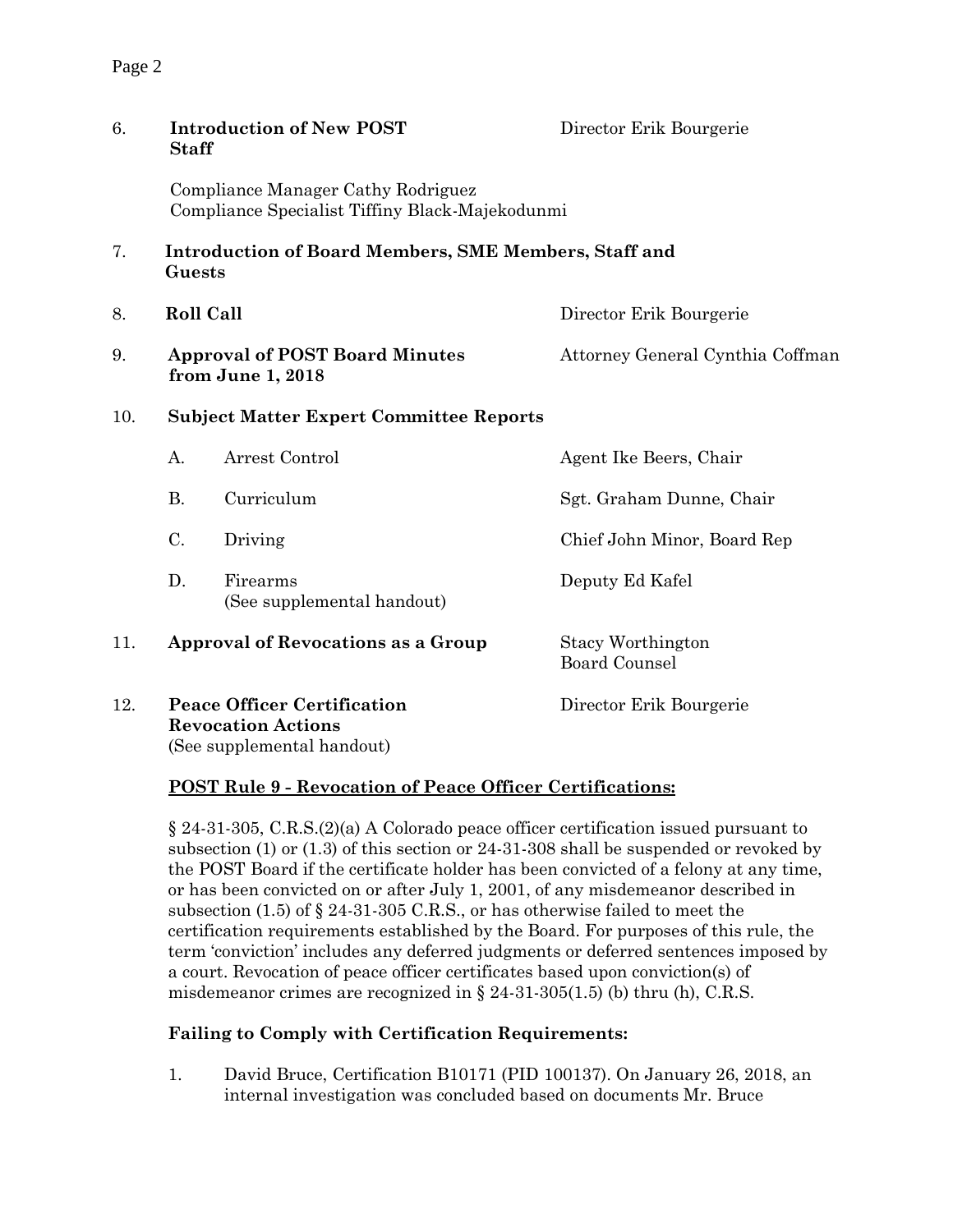submitted to Colorado POST in 2003, 2009, and 2017. The internal investigation was to determine if the documents Mr. Bruce submitted January 28, 2003 in 2003, 2009, and 2017 were true, accurate, and complete as stated on the form, or whether those documents included false statements that, constituted misrepresentation, neglect or mistake as outline in POST Rules 9 and 18(a) as grounds for revocation. It was determined that Mr. Bruce did provide information on his applications and supporting documents in which he misrepresented his employment history and certification history. The false information resulted in Mr. Bruce obtaining a Colorado Basic Peace Officer Certification on August 26, 2003. The Respondent has complied with POST Show Cause Order and appeared on July 25, 2018. Director Bourgerie recommends revocation of David Bruce's Colorado Peace Officer Certification B10171 (PID 100137).

*The certificate holders in the following matters did not appear at the show cause hearing or indicate any intent to oppose the revocation. Unless any member objects and asks to consider one or all of these matters separately, they will all be presented to this Board as a group.*

#### **Felony Convictions:**

1. No. F18-07, Benjamin Candelaria, Certification B5955 (PID 126222). On December 8, 2017, Respondent was convicted of one count of Sex Assaultovercome victim will-att  $$18-3-402(1)(a)$ , a class 5 Felony and one count of Official Misconduct I §18-8-404, a class 2 Misdemeanor. The Respondent was employed as a peace officer on the date of the offense (Date of Offense: November 3, 2016, Pueblo Police Department, Date of Separation December 26, 2016). The Respondent has failed to comply with POST Show Cause Order No. F18-07 by failing to appear at the scheduled Show Cause Hearing on July 18, 2018. Director Bourgerie recommends revocation of Benjamin Candelaria's Colorado Peace Officer Certification B5955 (PID 126222).

#### **Misdemeanor Convictions:**

- 1. No. M18-02, Mark Thornton, Certification B6106 (PID 121935). On November 15, 2017, Respondent was convicted of one count of Assault 3- Know/reckless cause injury §18-3-204(1)(a) CRS, a Class 1 Misdemeanor. The respondent was not employed as a peace officer on the date of the offense (Date of Offense: April 5, 2016). The Respondent has failed to comply with POST Show Cause Order No. M18-02 by failing to appear at the scheduled Show Cause Hearing on July 18, 2018. Director Bourgerie recommends revocation of Mark Thornton's Colorado Peace Officer Certification B6106 (PID 121935).
- 2. No. M18-10, Thomas Hanna, Certification B11656 (PID 122291). On May 8, 2018, Respondent was convicted of one count of Official Misconduct I §18-8- 404 CRS, a Class 2 Misdemeanor. The respondent was employed as a peace officer on the date of the offense (Date of Offense: August 10, 2016, Sedgwick